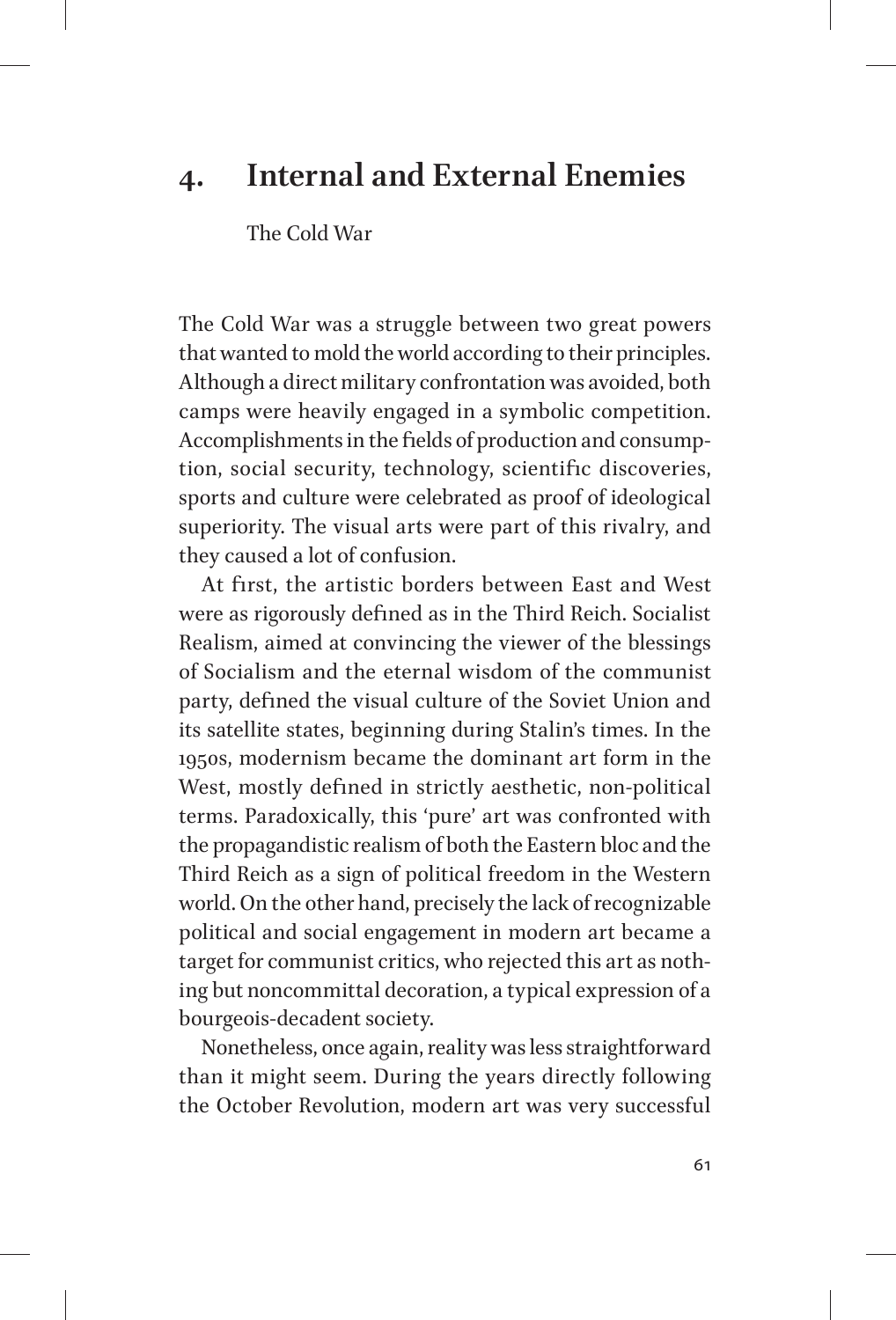in communist Russia, while in the United States it did not make much headway until the 1930s. Moreover, the officially sanctioned campaign against modern art after 1945 did not hinder the Soviet authorities from publicly honoring communist modern artists from Western Europe, such as Pablo Picasso, Fernand Léger and Renato Guttuso, at international conferences and festivals organized by the Soviet bloc. In the United States, on the other hand, modern art was hotly contested among those who honored it as a symbol of American freedom and those who fought it as an anti-American cultural conspiracy.

How did the canonization of Socialist Realism in the Soviet Union and of modern art in the United States come about? Why was modern art celebrated *and* hotly contested by both superpowers? In spite of all the ideological differences: what were the parallels between the Cold War art worlds in the East and West? And why have the visual arts largely lost their appeal as a means of cultural diplomacy – or cultural propaganda – since the 1960s?

\*

Following the Russian Revolution of 1917, the propagandistic value of visual culture was quickly recognized by the new political leaders. People's Commissar of Enlightenment Anatoli Lunacharsky appealed to all artists throughout the country to support the new government through artistic means. With few exceptions, only members of the avantgarde responded to this open invitation.76 In the course of the 1910s, Russian Futurists, Suprematists and Constructivists, partly under the influence of European movements like Futurism, Cubism and Expressionism, had broken away from academic norms. Initially, their formal experiments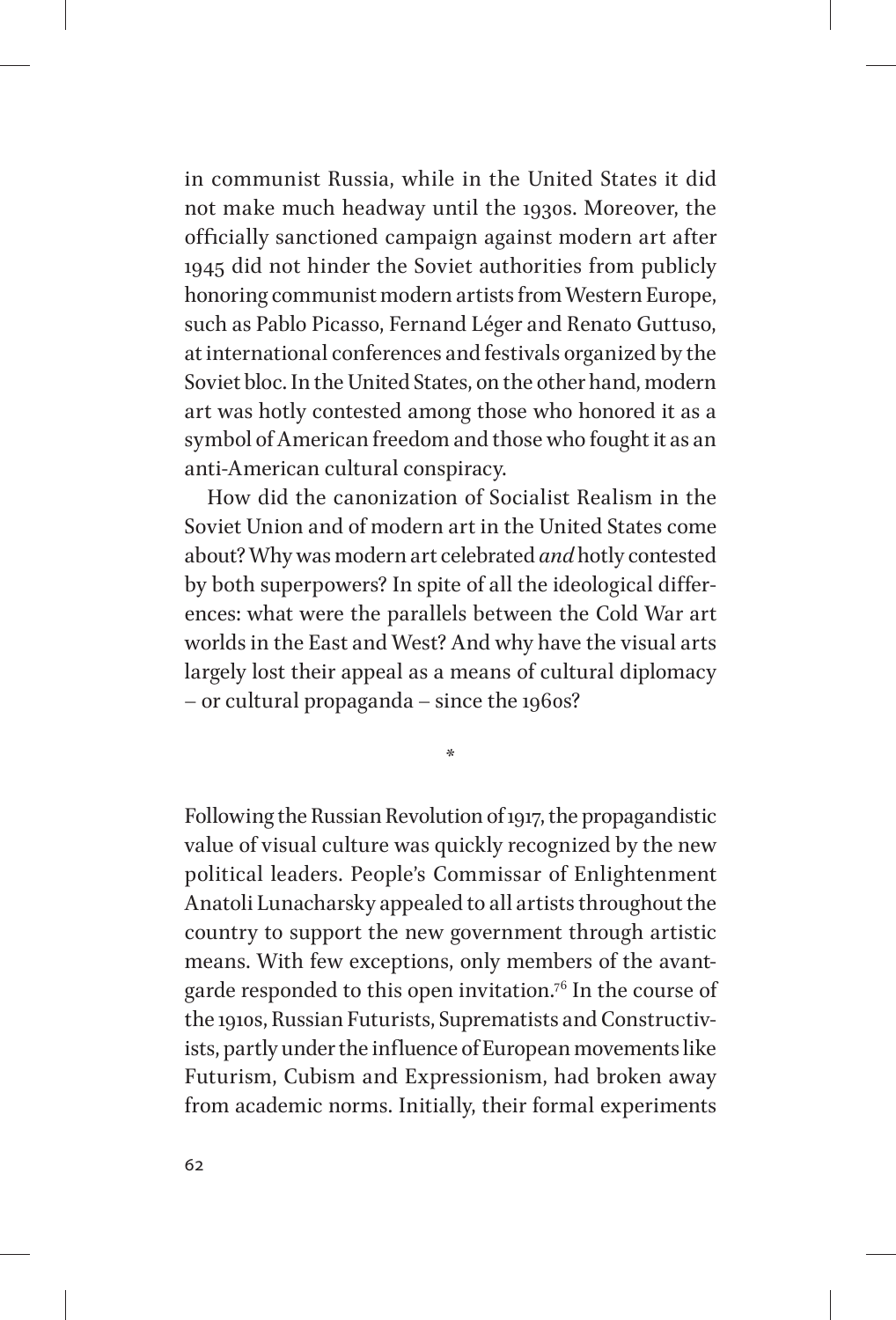did not have a clear political component, nor did they achieve a wide resonance. But all that would change in 1917, when Kasimir Malevich, Vladimir Tatlin and others started to present themselves as artistic forerunners and prophets of the political revolution.77 Thanks to Lunacharsky, Russian avant-garde artists were involved in designing public monuments and stage settings for revolutionary celebrations in public space. They were also invited to reform the principles of art education in accordance with their revolutionary views, and to establish new museums for modern and contemporary art – the first of their kind worldwide.<sup>78</sup>

But soon enough, it became clear that communist politicians and avant-garde artists were not exactly on the same page. While the politicians focused on seizing and securing power, and sketching out the exclusive path to the shining socialist future as defined by Marxist-Leninist ideology, the artists were primarily interested in a liberation from tradition and a *carte blanche* for creative freedom.79 The discrepancy was clearly expressed by Lenin himself in an interview with the German socialist Clara Zetkin. Lenin stated that he did not understand modern art and did not enjoy it. The socialist artist should make art for the working people, in a style accessible to all, that would inspire the realization of socialist society.80

That does not mean, however, that modern art was completely marginalized after the founding of the Soviet Union in 1922. Several art movements pleaded for a new connection between art and the working people without giving up the idea of artistic autonomy and quality. The group *October* (1928-32) with artists like El Lissitzky, Alexander Rodchenko, Gustav Klutsis, Alexander Deineka and Hannes Meyer, the second director of the Bauhaus in Germany, envisioned a proletarian art that stood apart from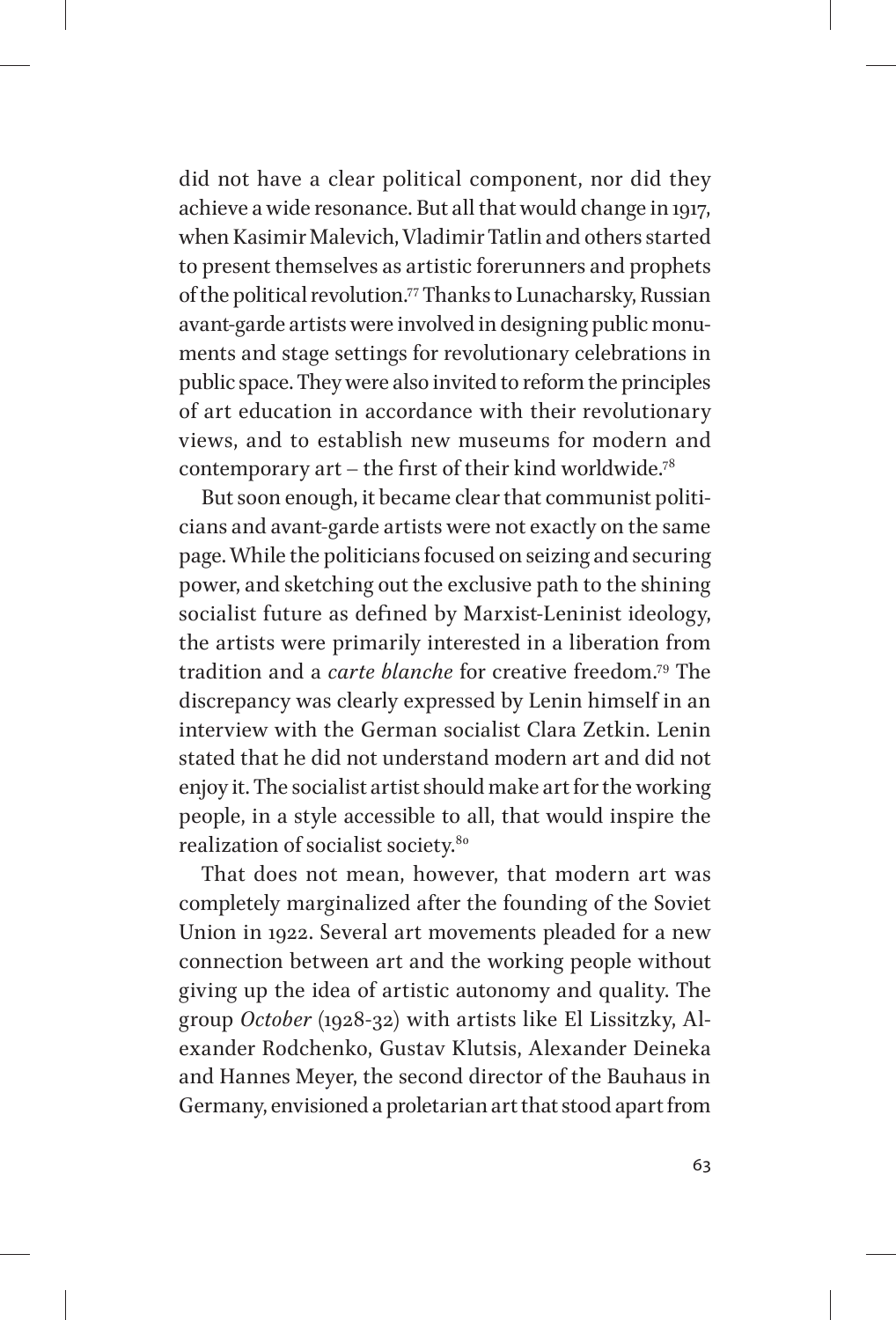both nineteenth-century academic realism and from the inaccessible abstractions of the avant-garde.<sup>81</sup> As mentioned earlier (chapter 2), this artistic vision appealed to Diego Rivera, who joined the group in 1928 during his visit to the Soviet Union, before his expulsion.

Lenin died in January 1924, and it was only a few years later that his successor Stalin secured absolute power. Henceforth, all political and cultural organizations were strictly controlled. During the mid and late 1930s, Stalin launched a series of merciless campaigns and show trials against so-called opponents of the regime and the bourgeois-feudal class enemy, which was defined in ever broader terms. During these campaigns, millions of people were executed or sent to the gulags, disciplinary concentration camps, where many of them disappeared.

In spite of the ideological diffferences, the 1930s Soviet art world strongly resembled that of the Third Reich with its Reichs Chamber of Culture (see chapter 3). All previously existing art movements were dissolved, including *October* in 1932. Visual artists had to join the artists' union, an umbrella organization with regional sections. Membership was a strict requirement to work officially as an artist. Artists who were not accepted by the union were not allowed to exhibit their work, rent a studio or even buy painting materials. $82$ 

Around the same time, Socialist Realism became the universal artistic norm. The concept was introduced in May 1932 in the literary magazine *Literaturnaya Gazeta*, and one year later it was officially attributed to Stalin personally.<sup>83</sup> What is Socialist Realism? From the theoretical publications in the course of the 1930s, two ideas stand out. In the first place, socialist art had to be dialectic; it should not depict the world as it is, in all its contingency and imperfection, but as it would reveal itself in all its splendor when the socialist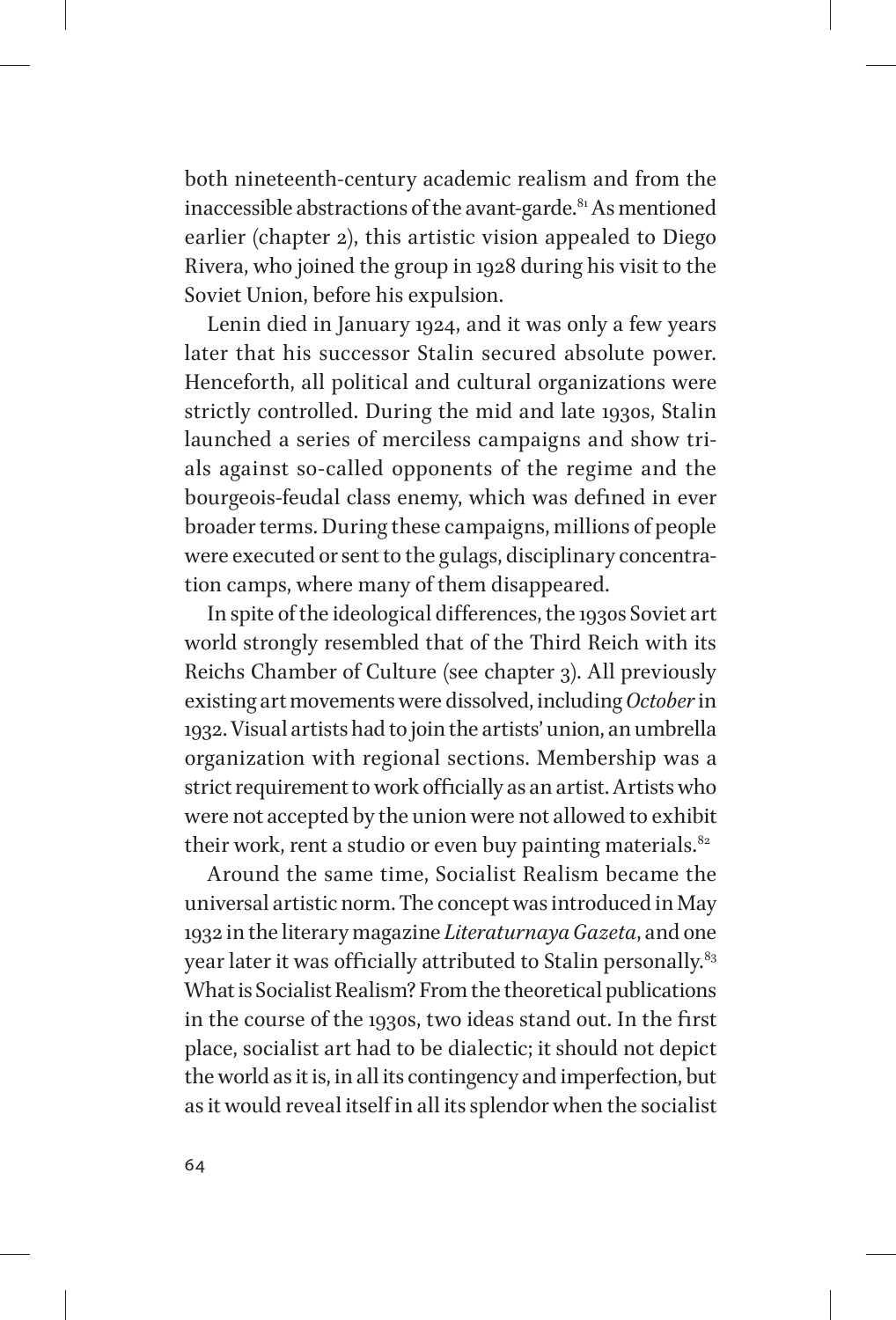utopia had been realized. Artists had to isolate and depict those elements of everyday reality that foreshadow this socialist future, and had to avoid all elements that belonged to the 'old order,' which had to be overcome. In the second place, the artist had to be an 'engineer of the soul,' as Stalin told a gathering of Soviet writers at the dacha of Maxim Gorki.<sup>84</sup> He had to invest the reader, listener or viewer with the ideal values of socialist society, consequently contributing to the creation of the New Socialist Man and Woman.

What this meant for the visual arts in practical terms became clear all too soon. Artistic experiments were no longer accepted. For inspiration, artists had to look to the Wanderers (Peredvizhniki), a group of artists around Ilja Repin who, at the end of the nineteenth and the beginning of the twentieth century, had broken free from the tsarist art academy to work in close contact with Russian nature and the Russian people.<sup>85</sup>

\*

After a brief period of relative relaxation and artistic freedom during and shortly after the Second World War, a vicious publicity campaign introduced a new reign of terror in the Soviet art world. Andrei Zhdanov, Party Secretary of the city of Leningrad, member of the Central Committee of the Communist Party, and since 1946 responsible for cultural affairs, played a decisive role in this process. Between 1946 and 1948 he published a series of four decrees, attacking, among other things, a lack of ideology in Soviet literature, bourgeois decadent influences in Soviet theater, false originality in Soviet music and degenerate characters in Soviet film. In his decrees he specifically swept aside international celebrities like the poet Anna Akhmatova, film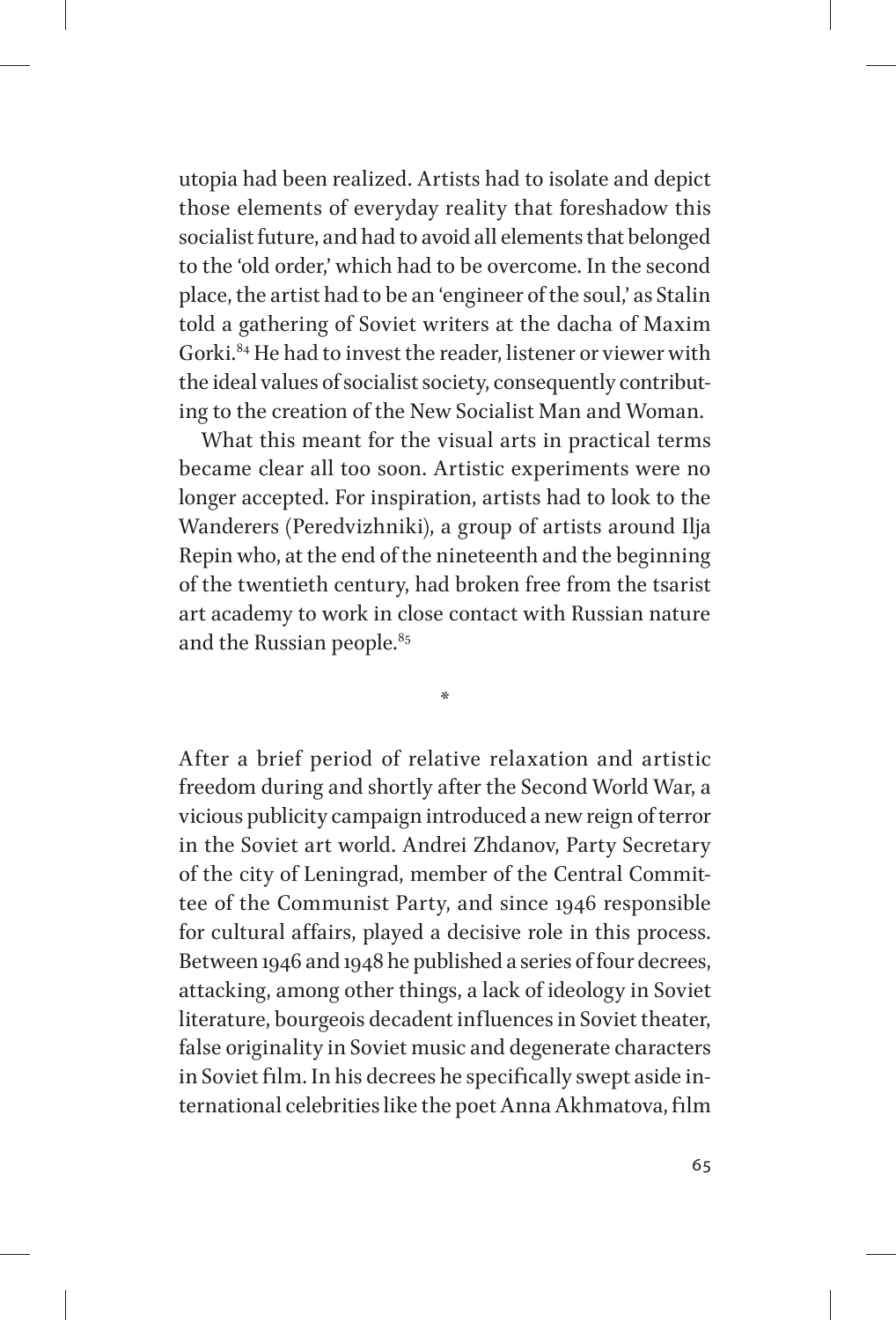director Sergei Eisenstein and composers Sergei Prokofiev and Dmitri Shostakovich to make his point.<sup>86</sup>

Although Zhdanov did not specifically address the visual arts in his decrees, their impact was immediately felt. The tsarist art academy, closed down by Lunacharsky in 1918 in order to reform art education, was reinstalled. Paintings from the years 1947-53 typically avoid any social conflict. Lenin and Stalin figure prominently, sometimes with an almost religious aura. Artists could get in trouble for depicting a drinking pause during work, or for a slightly impressionist rendering of a sun-lit wall in the view of a hair-splitting critic.<sup>87</sup>

Until 1953, the year of Stalin's death, Soviet art critics associated modern art with bourgeois decadence, capitalism or even, following National Socialist rhetoric, degeneration.88 One of the most notorious black sheep in Soviet art criticism was Pablo Picasso, whose 'formalism' (empty play of artistic forms) was considered a typical expression of the decadence of late capitalism.<sup>89</sup> But Picasso was a complex case. In 1937, after exhibiting his *Guernica* at the Paris World Fair, protesting the German bombings on the Basque city of the same name, Picasso had presented himself as a politically engaged artist. Becoming a member of the French communist party (PCF) in 1944, he would politically express himself in much more explicit terms. In 1951, for instance, he painted his *Slaughter in Korea*, which shows American soldiers as armored robots, killing a group of unarmed and defenseless women and children. The composition follows Francisco de Goya's *The Third of May 1808 in Madrid* from 1814, a painted indictment against the cruelties of Napoleon's occupation army in Spain.90

At the very time Zhdanov tightened his grip on the art world, the Soviet Union launched an international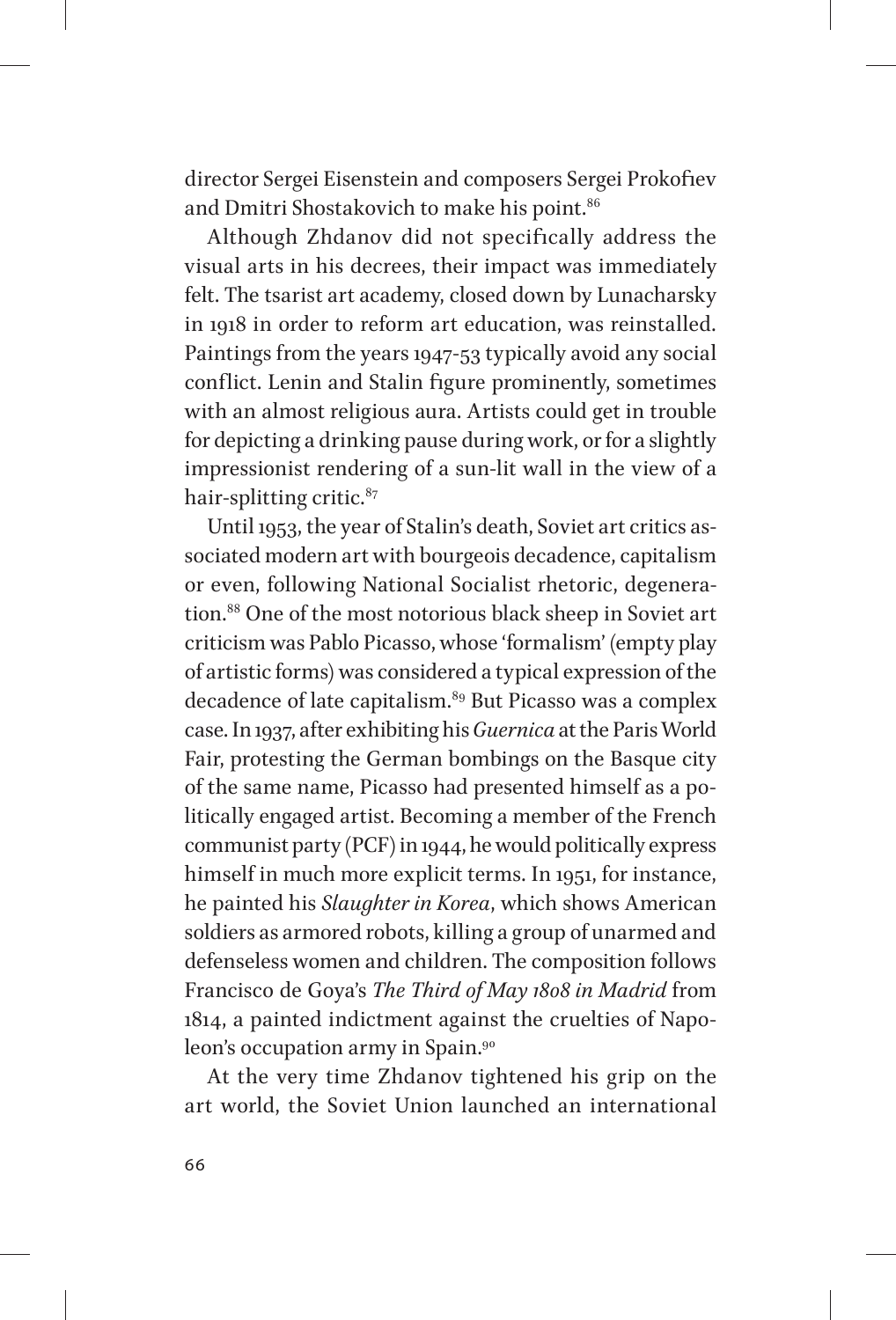

13. Boris Spornikov, Spring, 1976, oil on canvas, 54.3 x 46.5 inches (138 x 118 cm), The Wende Museum, Culver City



14. Sergei Alexeevich Grigoriev (copy), Candidate for the KomSoMol (Soviet youth movement), c. 1950, oil on canvas, 74 x 61 inches (188 x 155 cm), The Wende Museum, Culver City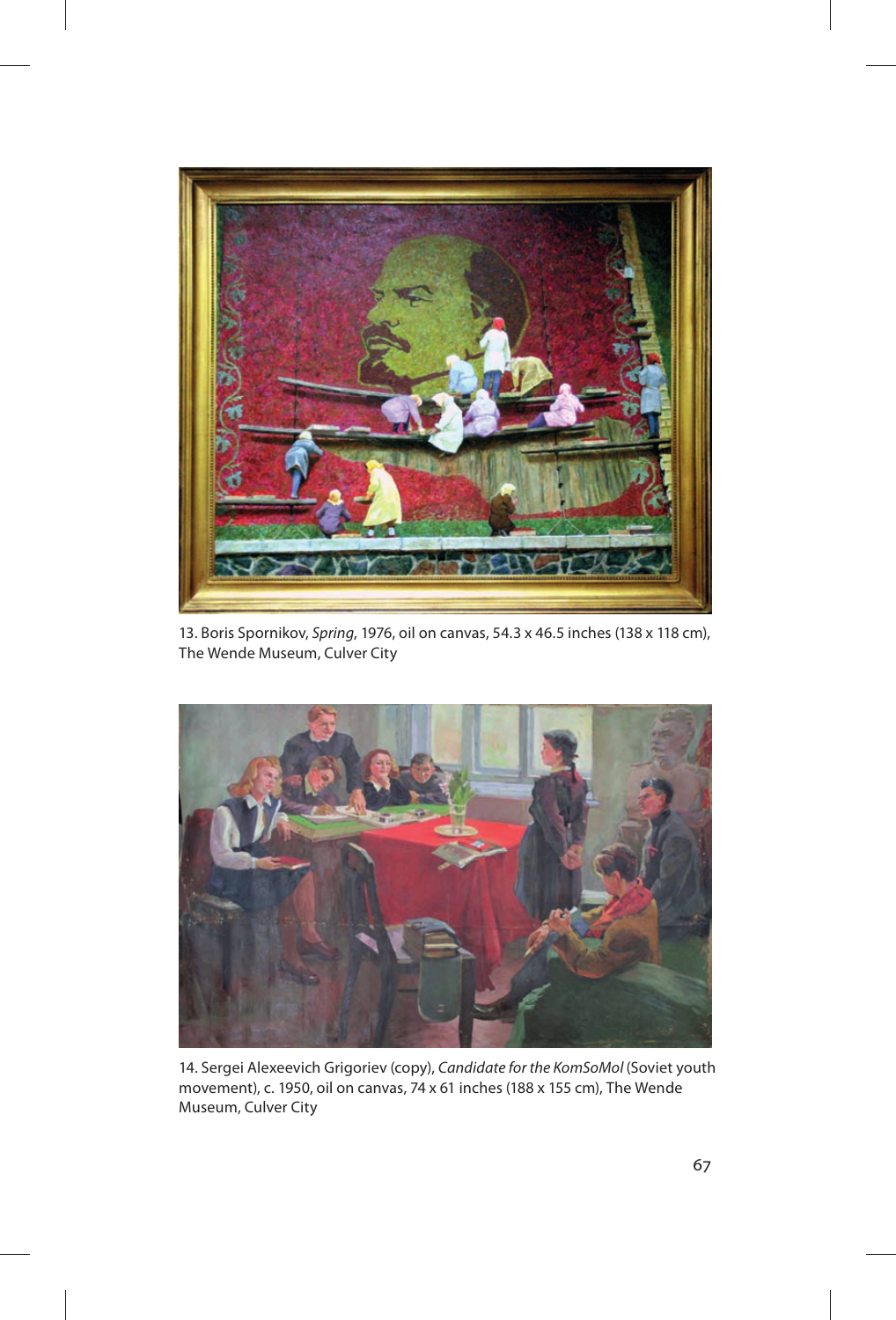propaganda campaign to win people all over the world for the communist cause. In March 1949, New York's Waldorf Astoria Hotel featured the Scientific and Cultural Conference for World Peace, with among its prominent American participants the composers Aaron Copland and Leonard Bernstein, the writers Arthur Miller and Normal Mailer, and the visual artist Anton Refregier. Shostakovich was part of the Soviet delegation, in spite of the fact that he had been viciously attacked by Zhdanov only one year before because of the 'false originality' of his compositions.91 At this occasion, he discussed the bitter struggle between capitalist and communist art, sweeping aside his 'reactionary' compatriot Igor Stravinsky.92 Moreover, instigated by Moscow, a series of international festivals was organized to connect progressive youth and students from all over the world. For one of these festivals, the Paris Peace Conference in 1949, Picasso designed his famous peace dove, for which he was awarded the Stalin Peace Prize one year later.<sup>93</sup> In the international arena, the very symbol of Western cultural decadence was celebrated as an exemplary communist artist.

The idea that modern art would become the international sign-board of the United States in the 1950s would have been hard to predict twenty years earlier, just like the fact that Socialist Realism would eventually become the 'house style' of Soviet art could hardly have been foreseen during the Russian Revolution. The Great Depression following the collapse of the stock market in 1929 had an enormous impact on the American art world. The crisis became a prominent topic among American artists on the left. Some of them painted the social misery of workers and the unemployed,

\*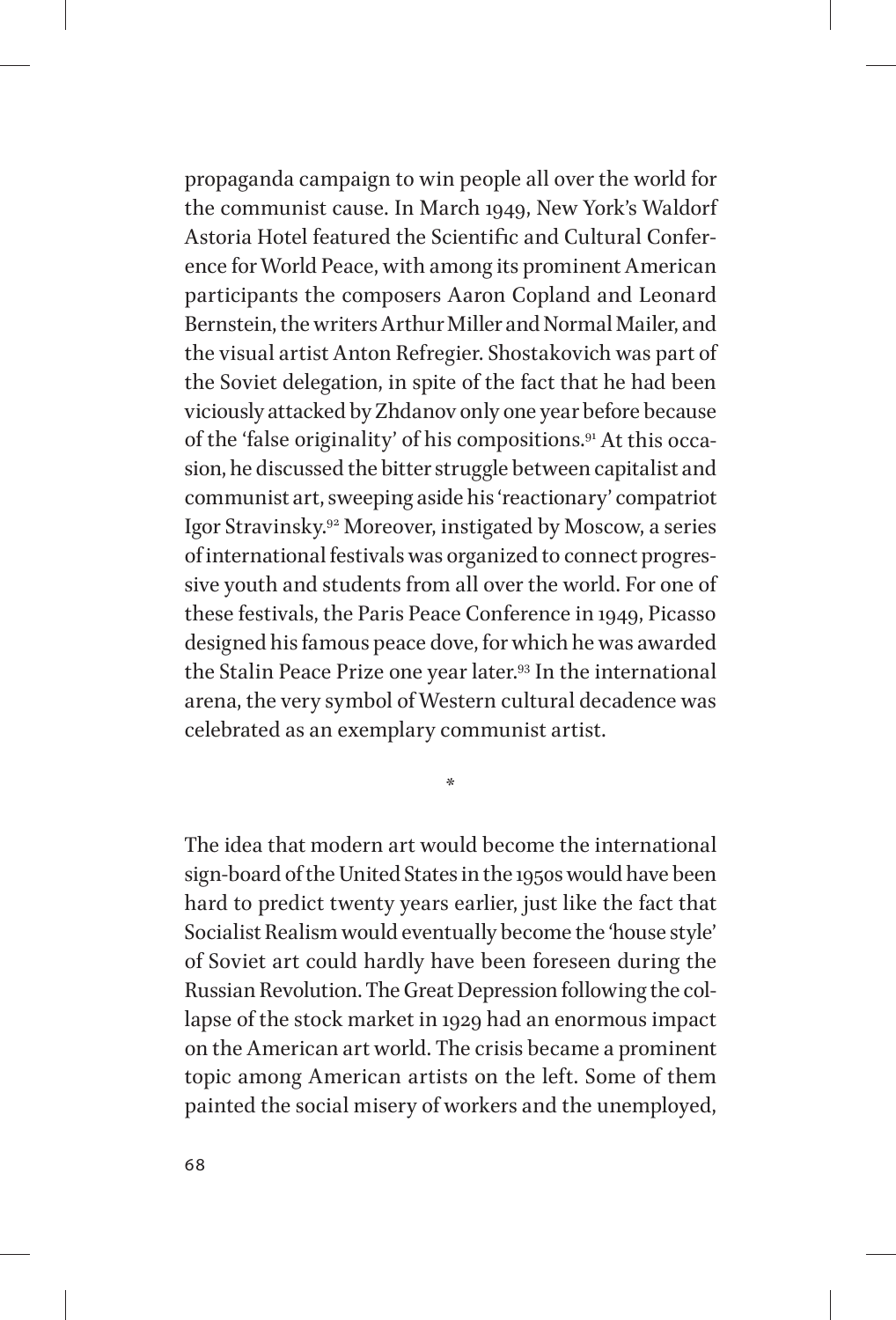others used their work to speak out visually against capitalism and its devastating consequences.

American artists got the opportunity to present their critical works to a broader public partly thanks to the New Deal, the package of support programs launched by President Franklin Delano Roosevelt in order to moderate the consequences of the crisis. The Roosevelt Administration did not immediately envision that the visual arts would benefit from these programs. But in 1933, George Biddle, an artist and former classmate of Roosevelt's, wrote the President a letter, advising him to support visual artists in the form of government commissions. Biddle, who had visited Rivera in Mexico, emphasized that the respective Mexican governments since Obregón had very efffectively spread their ideas by means of mural paintings and suggested American artists could have a comparable role in the United States, spreading Roosevelt's ideas and securing his legacy.<sup>94</sup> The president responded appreciatively and in December 1933 the Public Works of Art Project was inaugurated, initiating a general support program for visual artists in financial need and a series of special commissions on the basis of a competition for sketch designs, including commissions for mural paintings in public buildings.95 Most artists who joined the program had no experience whatsoever with painting murals. For inspiration they looked to Mexico, especially the work of Rivera.

In the 1930s, modern art only played a secondary role in the United States. During the 1910s and 1920s, Lyonel Feininger, Marsden Hartley, Stuart Davis and others were inspired by the European avant-garde movements, but until the late 1930s they were a small minority. In the early 1930s, many left-wing artists had watched the Soviet communist experiment with admiration and joined one of the new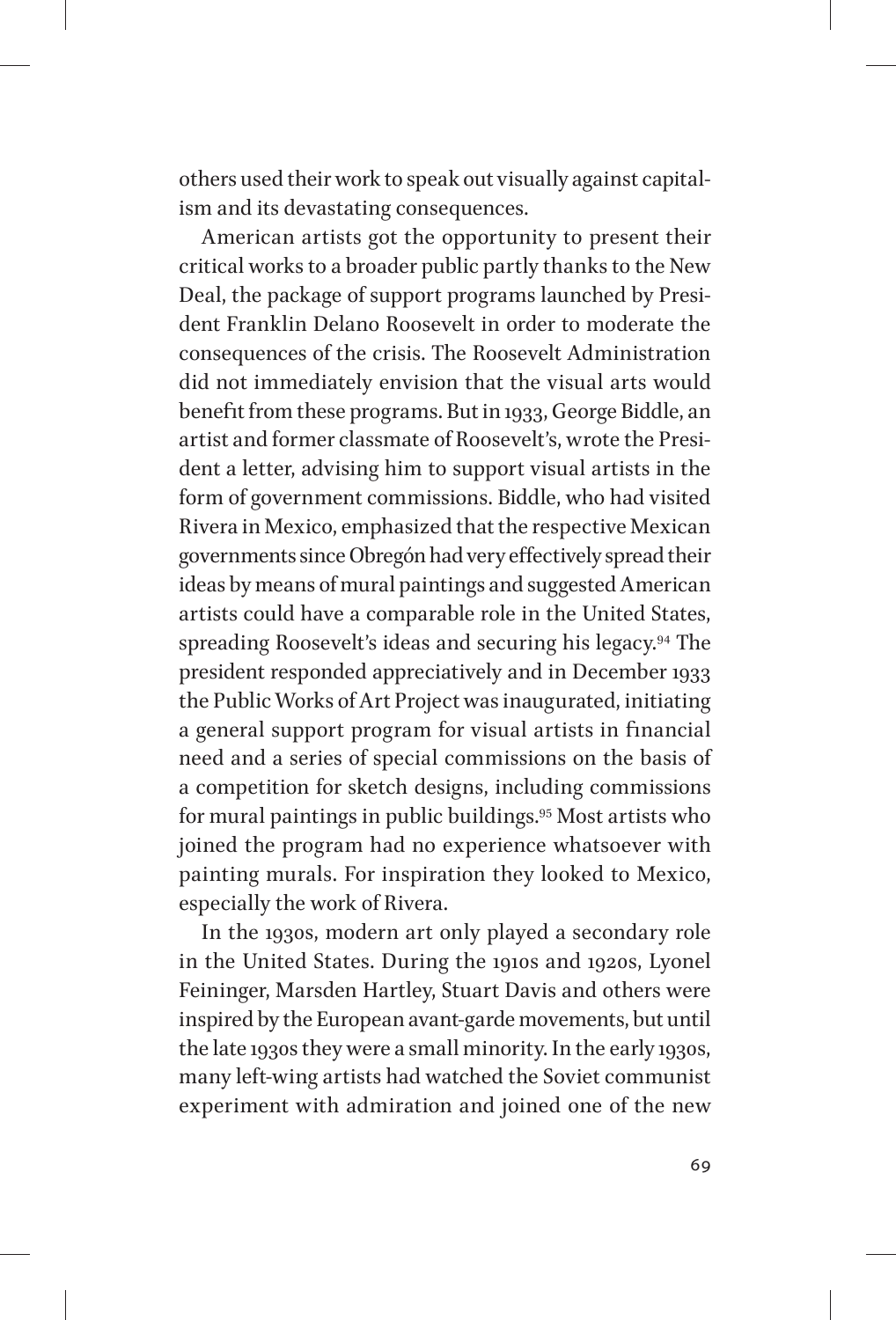leftist art organizations that popped up like mushrooms. However, by the mid-1930s the atmosphere had changed. Roosevelt came under attack for his 'socialist' measures to fight the crisis. The Federal Art Project, which in 1935 succeeded the Public Works of Art Program, no longer allowed political statements in works commissioned by the government. It stipulated that artists first had to submit a design before they got permission to execute their work.<sup>96</sup>

Around the same time, rumors about show trials, gulags and the repression of free art and culture in the Soviet Union started to trickle in. These stories made it increasingly hard for left-leaning art organizations to stay loyal to the Soviet example. In this regard, the trial and expulsion of Leo Trotsky, Lenin's brother-in-arms during the revolution, who was quite popular among American left-wing artists and intellectuals, had an enormous impact. In *Partisan Review*, a leftist albeit anti-Stalinist magazine in the United States, Trotsky had published an article rejecting Stalin's cultural views, claiming that it is the artist's responsibility to give form to his political engagement.<sup>97</sup> The non-aggression pact between Hitler and Stalin of August 1939 (the so-called Molotov-Ribbentrop Pact) would alienate many left-wing Americans from the Soviet Union permanently. A number of artists now distanced themselves from their social realist style, which could easily be associated with Socialist Realism, and started searching for new forms of artistic expression. They found inspiration in contemporary European art forms, especially Surrealism and abstract art.

The influences on American modern art were manifold. Jackson Pollock was inspired, among other things, by

\*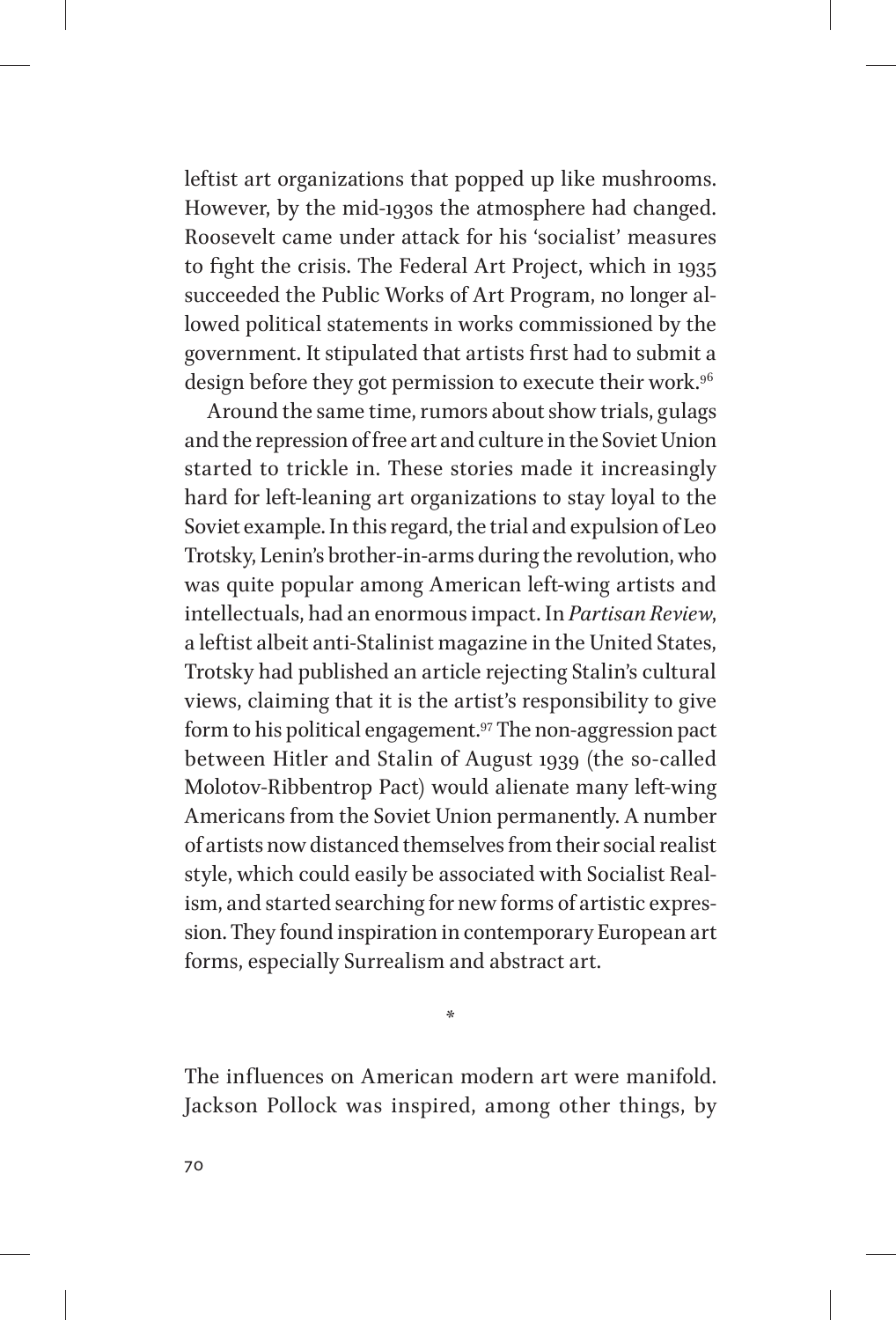the concept of 'archetypes,' universal primordial forms embedded in the collective unconscious, developed by the Austrian psychotherapist Carl Gustav Jung, and by Native American rituals. Mark Rothko and Barnett Newman mentioned a spiritual layer in their work, while Ad Reinhardt principally rejected all metaphysical and political interpretation of his paintings, although he was quite frank about his communist sympathies in everyday life.<sup>98</sup> Some of the modern artists were influenced by the French Existentialism of Jean-Paul Sartre, Simone de Beauvoir and Albert Camus. From this philosophical movement they took the idea that an authentic person must make his own choices and an authentic artist must create his own visual language in a world of imposed structures, systems and meanings. Non-figurative art seemed a promising path in this respect. As mentioned in the Introduction, Barnett Newman conceived of his work as a radical rejection of both state capitalism and totalitarianism, that is to say, of both political systems defining the bipolar world order of the Cold War.99 American painters who in the second half of the 1940s turned to non-figurative art were later categorized as Abstract Expressionists, although this was by no means a closely-knit group with shared ideas.

In the meantime, a completely new perspective was being developed in American public art debates after the Second World War. Art historian and critic Clement Greenberg, one of the most prominent advocates of modern art in post-war America, recognized in Abstract Expressionism nothing less than the ultimate realization of the aims of modern art history.100 According to him, art had since the middle of the nineteenth century followed a path towards absolute artistic purity, as exemplified by an increasingly explicit focus on the very essence of painting: form and color applied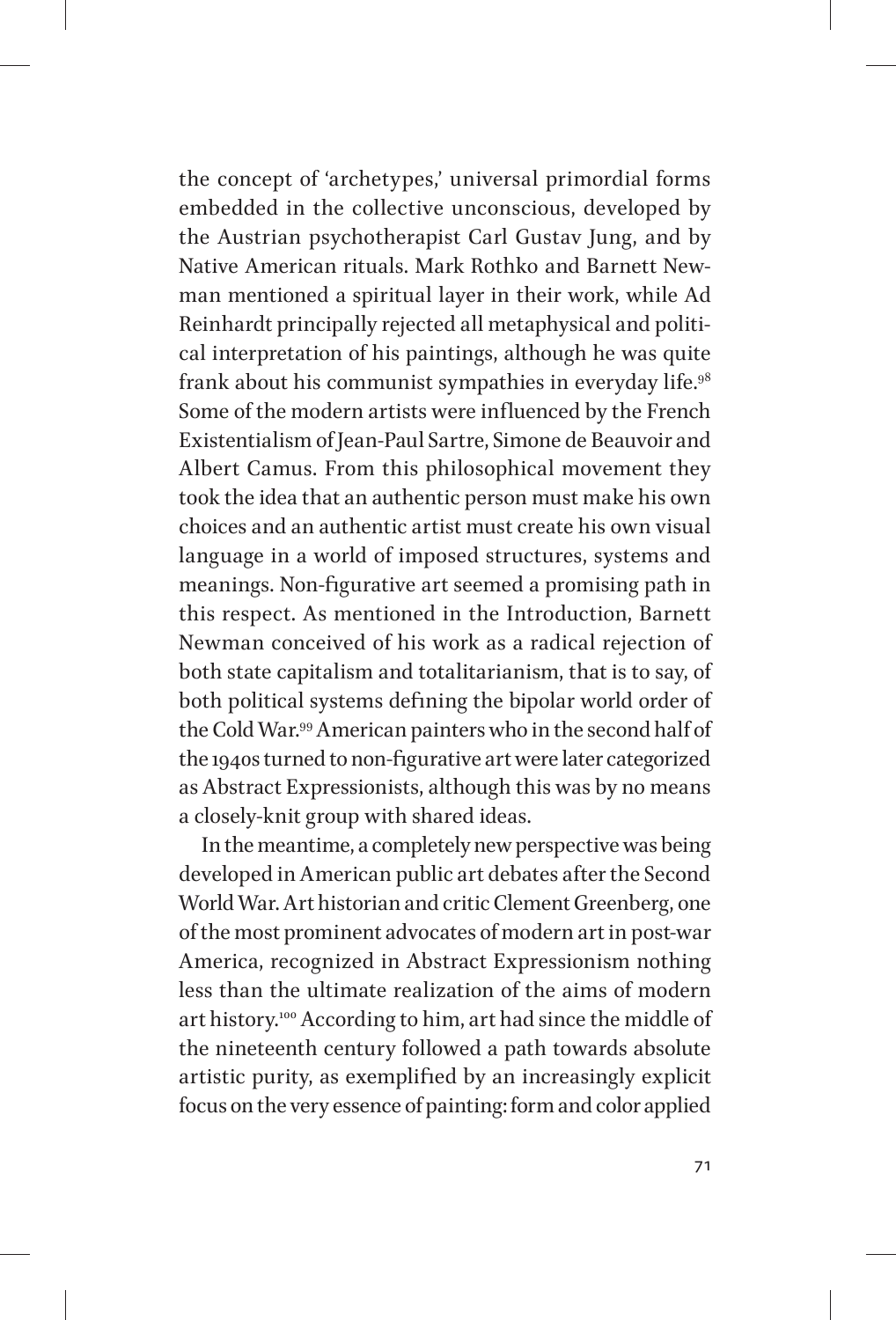

15. Consuelo Kanaga, Portrait of Mark Rothko, c. 1949, gelatin silver photograph, 10 x 8 inches (25 x 20 cm), Brooklyn Museum, Brooklyn

to a flat surface. The modern artist had finally understood that painting is all about painting, and does not refer to any external reality. Painting presented its own reality.

Although Greenberg had called himself a follower of Trotsky in the late 1930s, his ideas on art had very little in common with orthodox communism. Whereas socialist art always serves a political goal, for Greenberg art with a message, political or otherwise, is not art but kitsch or propaganda. His idea became politically meaningful when Greenberg asserted that after the war New York had succeeded Paris as global center of the art world. According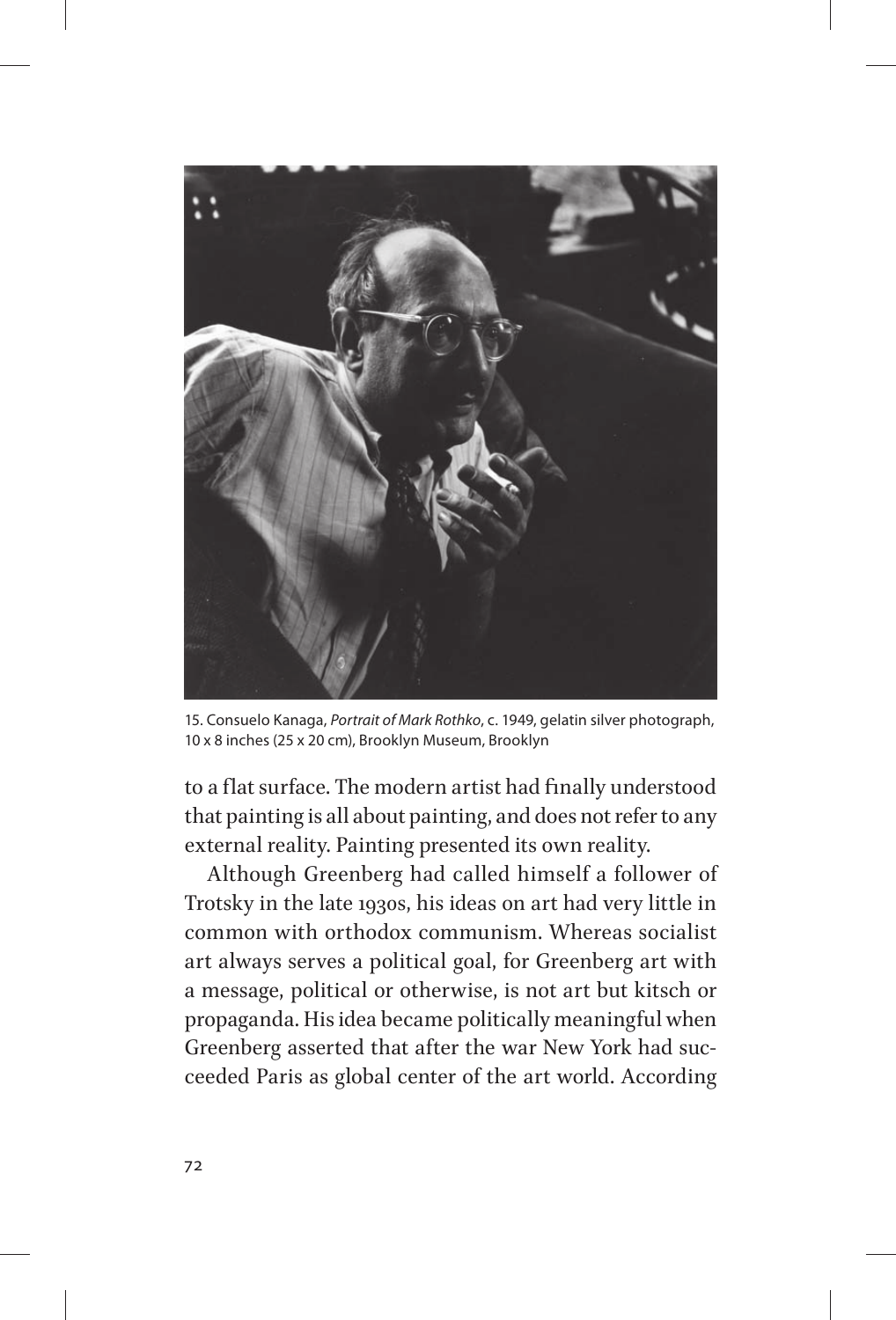

16. Barnett Newman, Broken obelisk, 1963-67, bronze, University of Washington, Seattle

to Greenberg, the Abstract Expressionists were the living proof of this change.<sup>101</sup>

As a matter of fact, Greenberg's ideas corresponded with a series of cultural initiatives by the State Department. Shortly after the war, there was no great government interest in using art and culture to support American foreign policy. Admittedly, an exhibition of American art was sent to Mexico and Europe in 1946, supported by the State Department, but under conservative political pressure this exhibition was revoked after it arrived in Prague. Critics disagreed with the selection of artists, which they considered too left-wing and too modern. When confronted with Yasuo Kuniyoshi's work *Circus Girl Resting*, which was part of the exhibition, President Henry Truman, himself an amateur painter, reportedly spoke the memorable words: 'If this is art, I am a Hottentot.'102 Minister of State George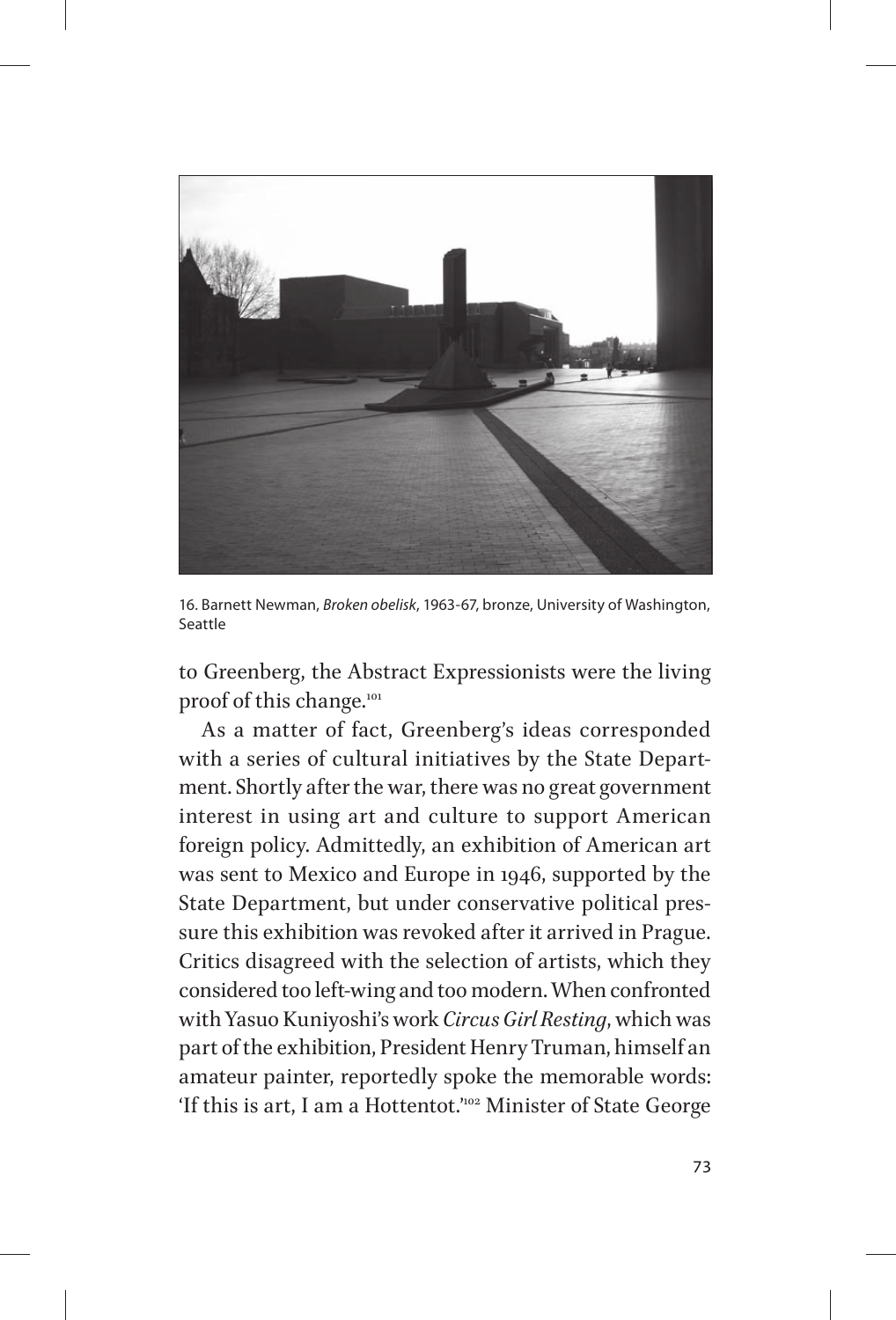Marshall, responding to the public outcry, promised that American tax money would never again be used to support an exhibition of American art abroad.103 However, in the late 1940s the State Department became increasingly alarmed by the Soviet Union's active and efffective cultural diplomacy, such as the Waldorf Astoria conference in 1949. Moreover, it was recognized that many left-wing intellectuals in Europe disconcertingly associated the United States not so much with freedom and democracy as with imperialism, racism, base materialism and a serious lack of culture.<sup>104</sup>

With the help of the CIA, the State Department tried to counteract this negative view. In a covert operation, European left-liberal newspapers and magazines like *Encounter* in Great-Britain, *Preuves* in France and *Der Monat* in Germany were financially supported, in the hope that a focus on freedom of speech and expression would open the readers' eyes to the totalitarian character of the Soviet regime. The American government, through the CIA, also secretly financed the Congress for Cultural Freedom, an organization of independent European artists and intellectuals in support of freedom of speech.<sup>105</sup> Moreover, with support from the State Department, American orchestras, dance companies and opera productions went on international tours to convince the world of the highest standards of American culture.<sup>106</sup>

The State Department, supported by the United States Information Agency (USIA) beginning in 1953, also resumed traveling exhibitions of American art. These exhibitions typically showcased a variety of artistic styles, presenting artwork by modern artists and politically critical artists like Ben Shahn next to more traditional and conservative artwork.107 In the late 1950s, the Museum of Modern Art in New York organized two traveling exhibitions with support from the USIA that were exclusively dedicated to Abstract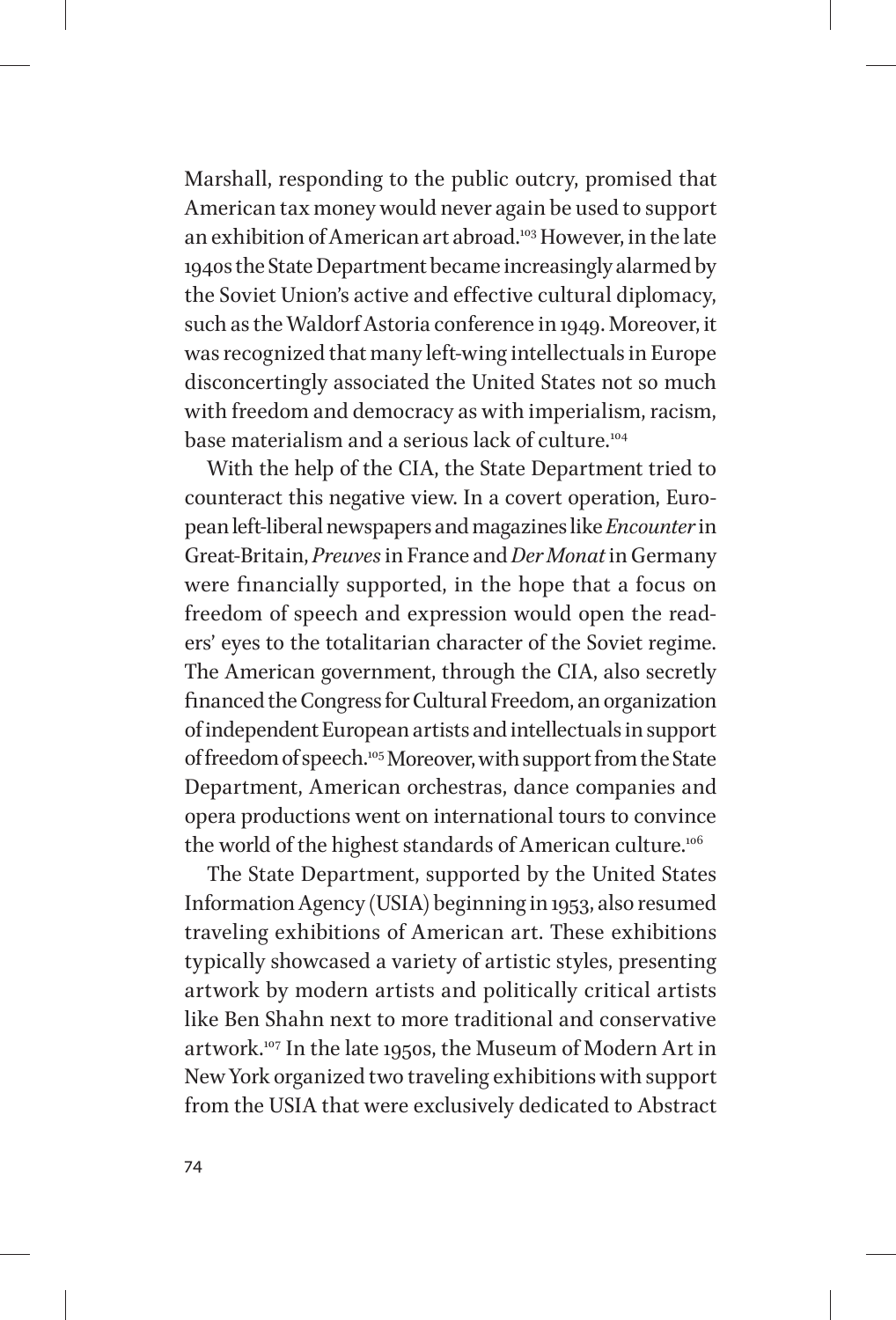Expressionism, one of them a solo exhibition of the work of Jackson Pollock, who had died in a car crash in 1955.<sup>108</sup> This politically inspired use of modern art in the cultural arena of the Cold War was extremely paradoxical. While some of the artists involved saw their work as an expression of personal integrity and creativity in times of suffocating political systems, it was now being used to celebrate cultural freedom and the values of modern liberal democracy in the United States. In 1952, Alfred Barr Jr., the first director of the Museum of Modern Art, expressed this thought in an article in the *New York Times*: 'The modern artist's nonconformity and love of freedom cannot be tolerated within a monolithic tyranny, and modern art is useless for the dictator's propaganda.<sup>109</sup> He forgot to mention that evidently this art is not so useless for democratic propaganda.

Barr published his article under the title 'Is Modern Art Communistic?', an indication that support for modern art was not unproblematic in the United States. On the one hand, the artists themselves might not have been too eager to use their work to fight the communist enemy; on the other, their work was not very popular among the American public at large. Indeed, some conservative politicians in the late 1940s and the 1950s viciously attacked modern art as a political danger. The House Un-American Activities Committee (HUAC) tried to come clean in Hollywood with a campaign against communist directors, actors and scriptwriters, while Senator Joseph McCarthy launched his witch-hunt against real and alleged communists in American society.110 Progressive artists, writers and intellectuals who had dared to say something positive about socialism or something negative about American society in public, were scrutinized, incriminated and sometimes subpoenaed by official Committees of Inquiry.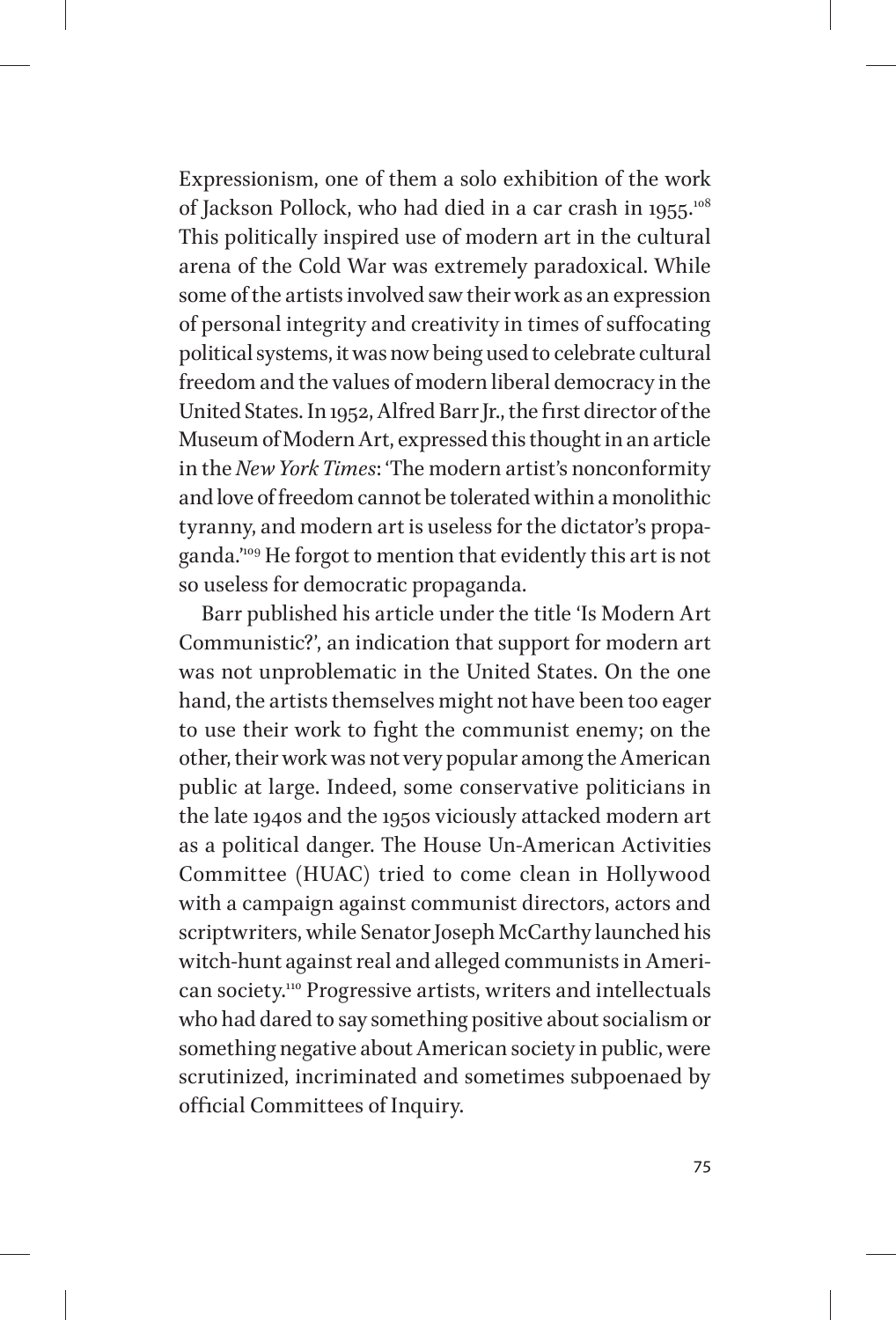In regard to the visual arts, Congressman George Dondero (Rep., Michigan) was indefatigable in identifying modern trends as a communist threat. According to Dondero, the fact that modern art was 'ugly' was sufficient proof of its subversive communist content: 'Modern art is communistic [sic] because it is distorted and ugly, because it does not glorify our beautiful country. Art which does not glorify our beautiful country in plain and simple terms that everyone can understand breeds dissatisfaction. It is therefore opposed to our government, and those who create and promote it are our enemies.'111 As a consequence, the State Department and the USIA, involved in traveling exhibitions including American modern art, had to be counted among the enemies of the United States. Sometimes Dondero was even more outspoken and compared modern art to vermin and contagious diseases, a vocabulary directly inspired by art criticism of the Third Reich.112 Remarkably, Dondero's views on modern art closely resemble those of Zhdanov. Both of them identified modern art and culture as a subversive product of the ideological enemy.

Extreme though Dondero was in his views and vocabulary, he was far from unique. One of his colleagues in Congress exposed Pollock's drip paintings as a series of decoded maps of the United States in preparation of a Soviet missile attack.<sup>113</sup> The FBI kept files on modern artists who, based on their (past) communist sympathies *and* on their modern painting style, were considered a national security threat. One of the larger files was dedicated to Pablo Picasso, in spite of the fact that the Spanish painter had never once visited the United States.<sup>114</sup>

Picasso's role in the early years of the Cold War neatly summarizes the schizophrenia in the art worlds of both superpowers. In the Soviet Union Picasso was identified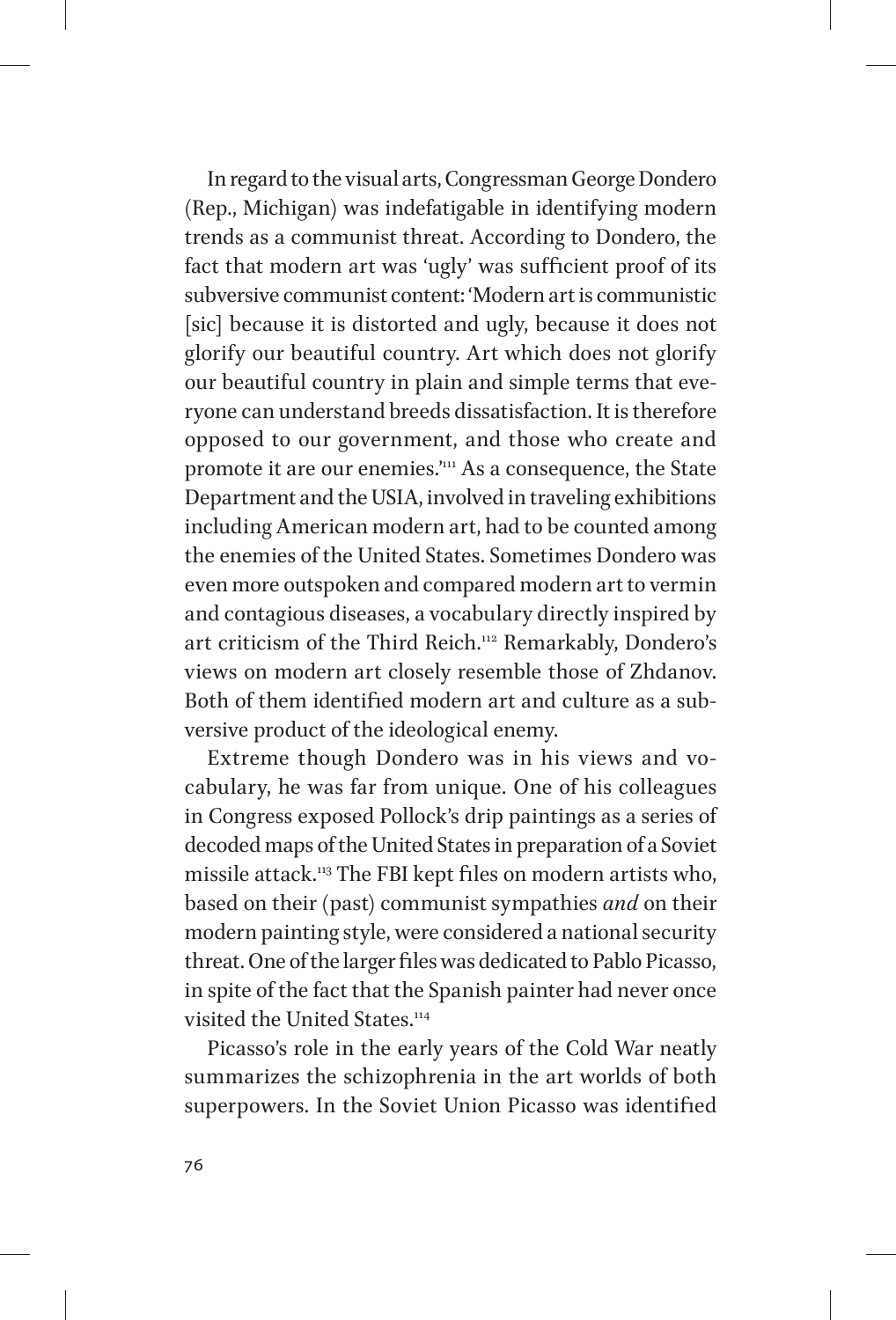as a bourgeois decadent artist; at international festivals, on the other hand, he was honored with the Stalin Peace Prize and other tokens of recognition. In the United States Picasso was celebrated as one of the spiritual fathers of 'free' and 'democratic' modern art, but to conservative critics and the FBI he was a subversive communist.

\*

Obviously, the American and Soviet art scenes of the early Cold War years were very different. Apart from the domination of one or another style, the United States had a measure of artistic freedom that was inconceivable in the Soviet Union. McCarthy, Dondero and the FBI fought their battles against modern and progressive tendencies in American society, but this hardly ever resulted in effective censorship, let alone in the imprisonment or execution of people because of their political, intellectual or artistic convictions. That being said, there are some surprising parallels as well. Internationally, both countries presented themselves as open-minded, tolerant and progressive, and used modern art to prove the point. But the decrees, speeches and interviews by Zhdanov and Dondero tell another story. They incriminate modern art as a product of enemy ideology and as a form of spiritual treason.

There is yet another interesting paradox at play. The State Department and the USIA used modern art exactly because of its alleged non-political character to make a political statement. An elitist art form, during the 1950s understood and valued by a minority, was presented in Western Europe as the very symbol of American freedom and democracy. Dubious though that may sound, it seems to have been a clever move, because American modern